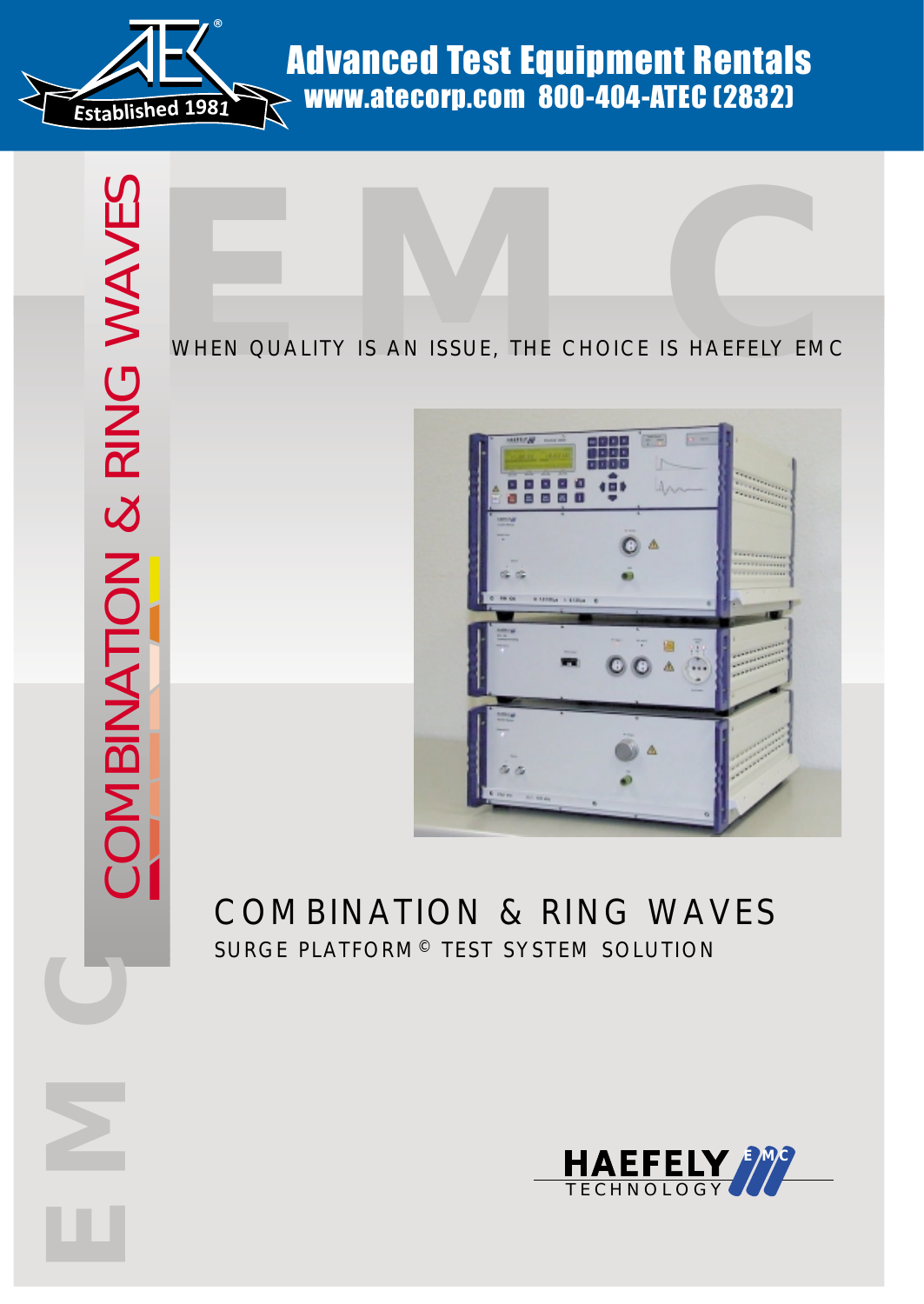# COMBINATION & RING WAVE SYSTEMS

Combination waves or Hybrids, are used in a wide range of test applications. The most common use is to simulate lightning impulses coupled onto the domestic single or three phase supplies. Standards such as IEC 61000-4-5 and ANSI C62.41 require this type of impulse.

Ring waves, are used to simulate lightning or switching effects in domestic single or three phase supplies within an adequately protected building. The waveform has similar characteristics in both open and short circuit conditions. The ring wave is characterised as a bipolar damped oscillating wave. Standards such as IEC 61000-4-12 and ANSI C62.41 require this type of waveform.

- Full combination (hybrid) and ring waveform according to the latest IEC and ANSI standards
- 2  $\Omega$  source impedance for combination waveform
- Reliable semiconductor discharge switch
- Integrated output voltage and current monitor
- Accurate phase angle synchronisation
- Flexible test parameters
- Three source impedances to meet IEC and ANSI requirements for ring waveform
- Fully automated single phase CDN
- Fully automated three phase CDN

### SINGLE AND THREE PHASE POWER SUPPLY APPLICATION

### Combination wave

- 7.4 kV open circuit voltage,
	- 3.7 kA short circuit current
- 1.2/50µs open circuit, 8/20µs short circuit

### Ring wave

- 7.4 kV open circuit voltage
- Output impedance 12 Ω, 30 Ω & 200 Ω
- Hybrid wave form
- 0.5µs risetime, 100 kHz frequency

### Coupling

• Single connect system speeds the test process. Automatic coupling units for single, three phase power lines and 4 wire telecom applications, enable routing of impulses to multiple EUT ports without changing test configuration.

### FEATURES BENEFITS

- Ease of use
- Plug and play technology
- Totally reproducible test results
- Easy verification of impulse
- A modular expandable system that grows with your application needs
- Faster testing
- Shorter test time
- Cost effective investment
- No reconfiguration during testing "single connect testing"
- Integrated personnel & test object safety
- Automatic test report generation
- Investment can be shared between compliance and development departments

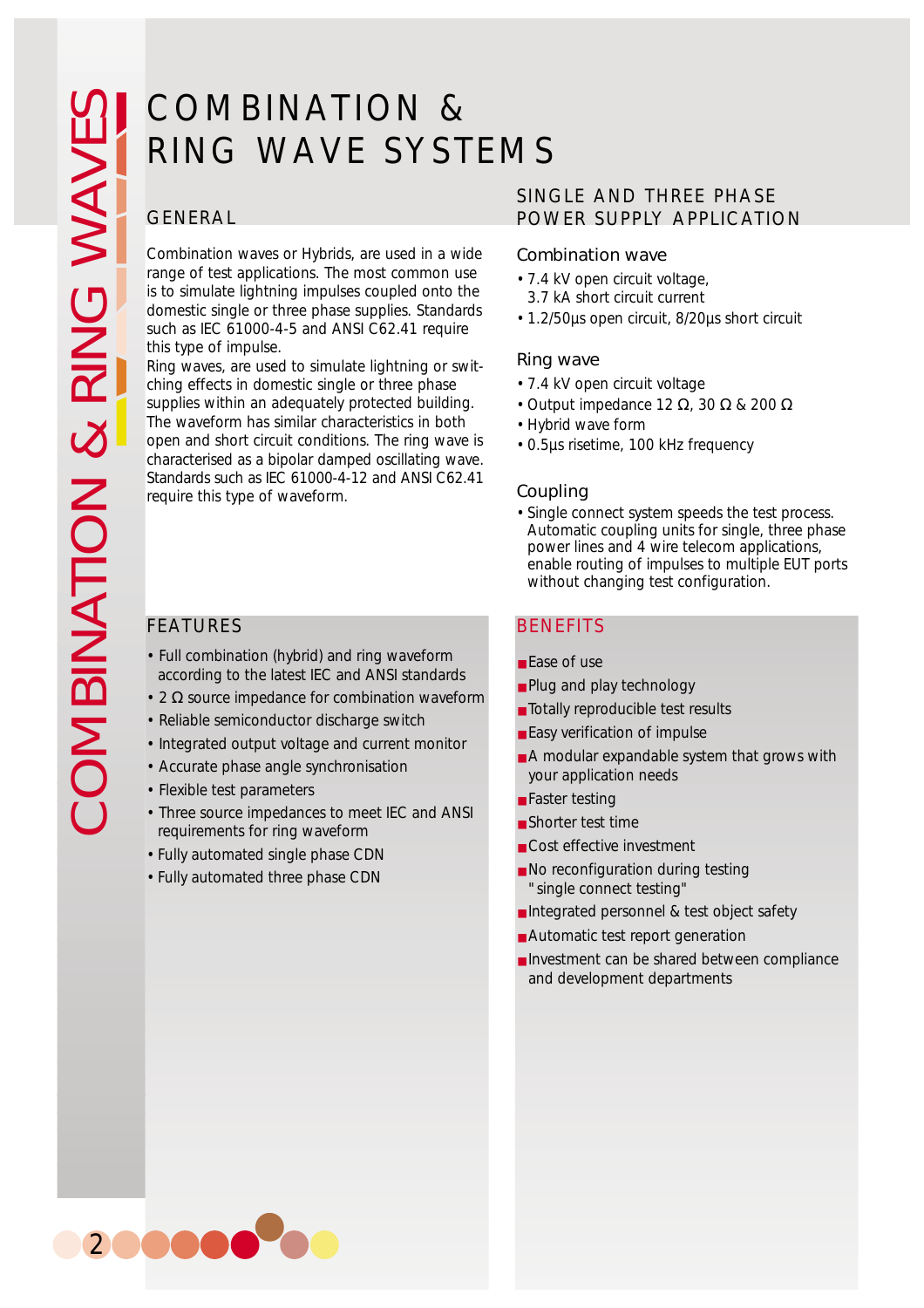# **EMC**

### COMBINATION (HYBRID) SYSTEM MODULE SPECIFICATION

PIM 100 Hybrid module, uses a highly reliable semiconductor switch (unlimited lifetime, maintenance-free) to achieve a clean oscillation free impulse, which can be synchronised to within  $\pm 1^{\circ}$  of programmed phase angle.

A discharge switch has two functions. It must have a DC voltage withstand capability that allows the energy storage capacitor to be charged and then discharged through wave shaping networks. Ideally, the switch should have infinite resistance during the charge cycle and zero resistance during discharge. Triggering of the switch can be very accurately controlled from the gate terminal. A trigger signal is derived from the test object power supply or any other relevant source. The most significant advantage of semiconductor switches is clean switching. There is no pre-discharge as with electro-mechanical switches and no unwanted high frequency disturbances. Characteristics of the semiconductor switch do not change from impulse to impulse, resulting in a high degree of impulse integrity



### PIM 100

|           | Voltage          | Current                 |                     |                          |
|-----------|------------------|-------------------------|---------------------|--------------------------|
| Impulse   | $1.2/50 \,\mu s$ | 8/20 µs                 | Repetition rate     | up to 12 pulses / minute |
| Output    |                  | 7.4 kV max. 3.7 kA max. | Polarity            | Positive / Negative      |
|           |                  |                         | Floating output     | max 460 Vac              |
| Impedance | 2Ω               |                         | Phase sync accuracy | $+1^{\circ}$             |
|           |                  |                         | Pulse undershoot    | 30% max                  |